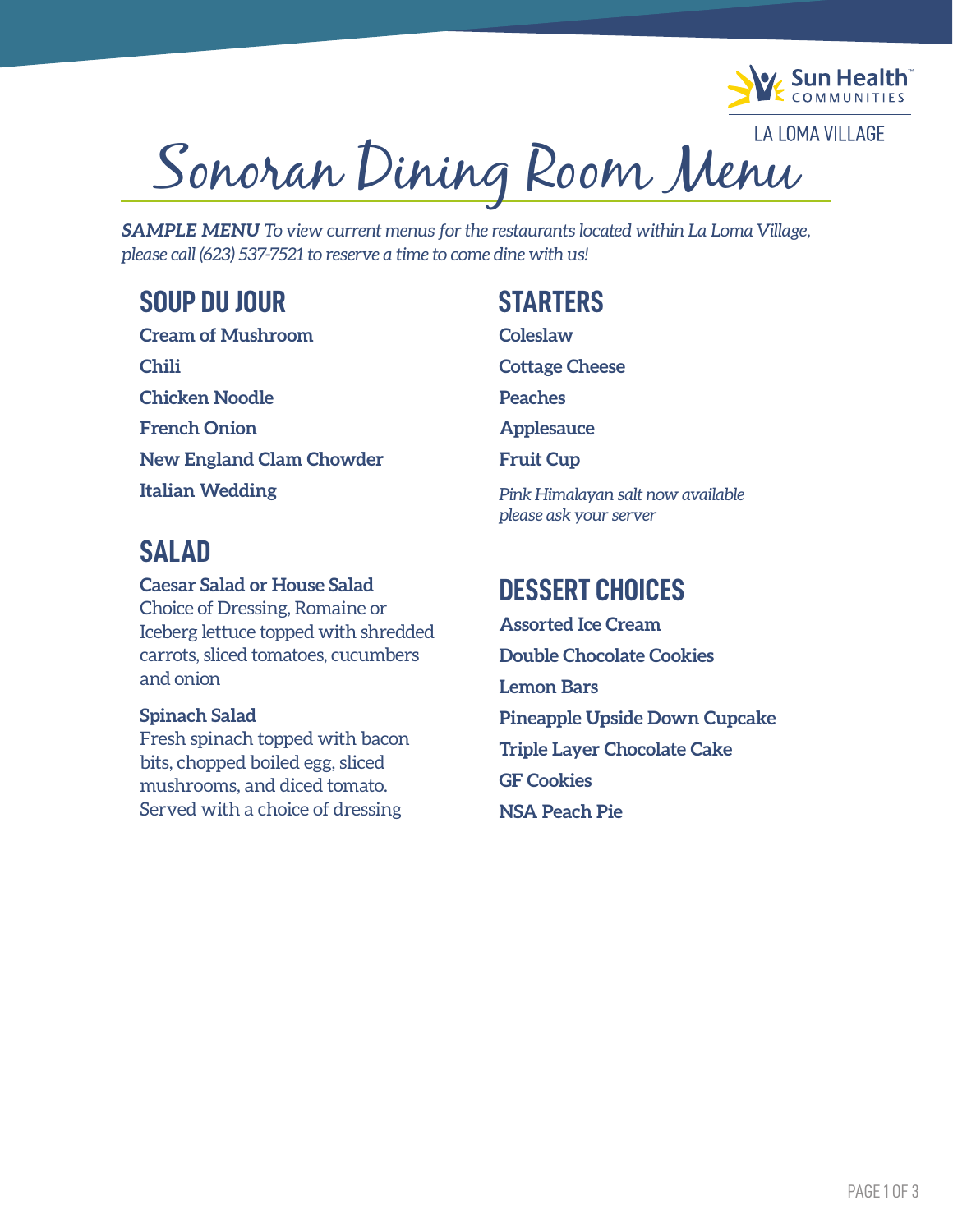

**LA LOMA VILLAGE** Sonoran Dining Room Menu

*SAMPLE MENU To view current menus for the restaurants located within La Loma Village, please call (623) 537-7521 to reserve a time to come dine with us!*

## **ENTRÉE CHOICES**

#### **BBQ Shrimp and Grits**

Five shrimp are sautéed with bbq sauce and served over cheesy grits

#### **Braised Beef Pot Roast**

Beef top round slow braised in sherry wine with carrots, tomatoes, onions, celery, garlic, herbs, and spices

#### **Braised Pork Stew**

Chunks of pork braised with mushrooms, carrots, potatoes, onions and peas

#### **Creole Salmon w/ Creole Remoulade**

Fillet of Salmon grilled with blackening spices, Topped with a lemon garlic caper remoulade

#### **Cheese Ravioli Bolognese**

Tender cheese ravioli topped with a tomato beef sauce

#### **Seafood Jambalaya**

A mixture of seafood is added to a spicy mixture of rice, sausage, and vegetables

#### **Beef Brisket** Brisket is seasoned and slow roasted

#### **Blackened Tilapia**

Fillet of tilapia is coated in blackening seasoning and seared

#### **Fried Shrimp**

Five breaded shrimp are deep fried and served with cocktail sauce

#### **Beef Stroganoff**

Beef cubes are braised with onions and mushrooms in brown gravy then mixed with sour cream and served with egg noodles

#### **Whole Wheat Turkey Tetrazzini**

Diced turkey, whole wheat pasta, mushrooms, bell peppers, celery

#### **Smoked Sausage w/ Sauerkraut**

Rope sausage sliced, cooked and served with sauerkraut